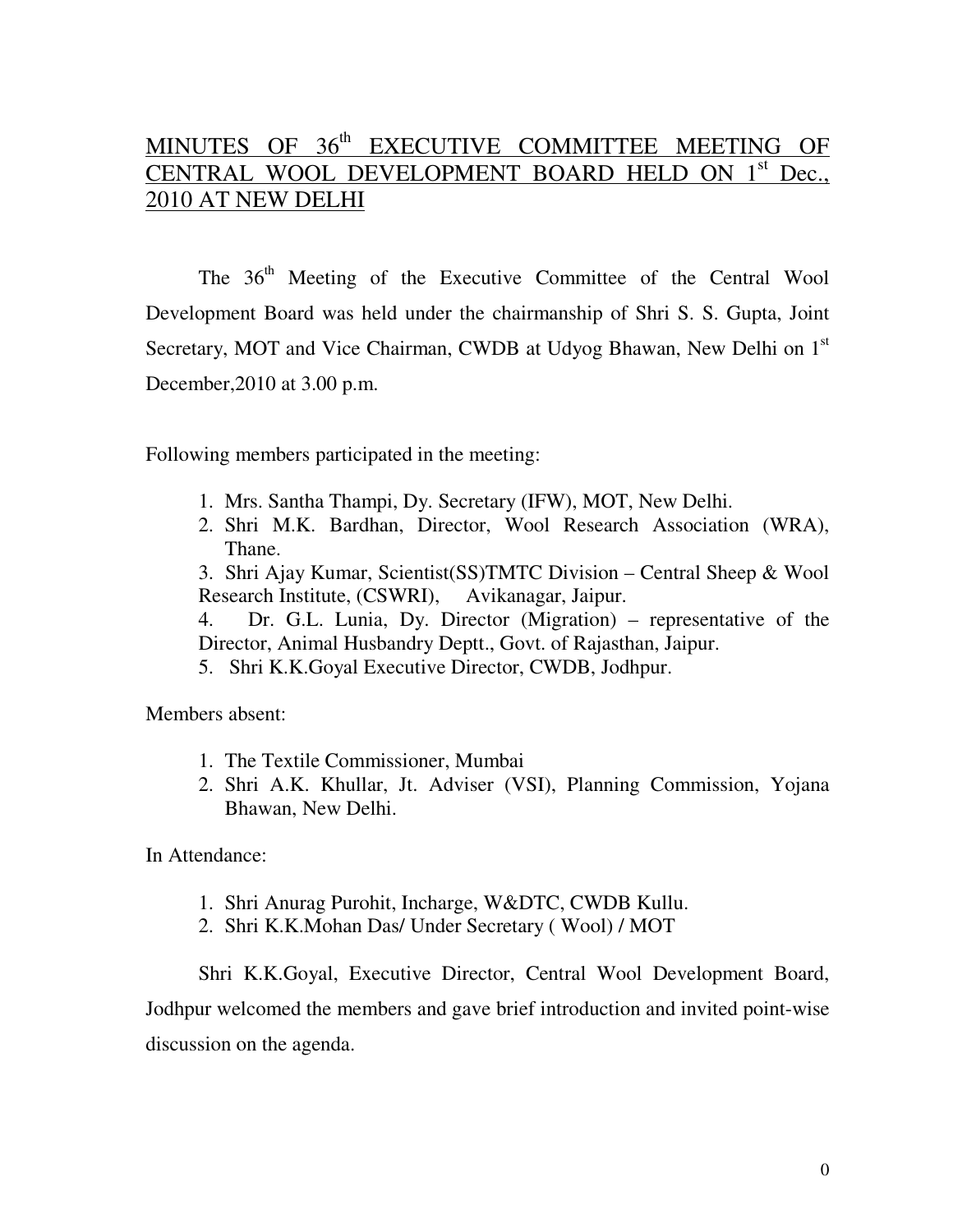# 1. Confirmation of the minutes of the  $34<sup>th</sup>$  and  $35<sup>th</sup>$  meetings of the Executive Committee held on 30-07-2010 and 13-10-2010, respectively at New Delhi.

Since no comments were received, the minutes of  $34<sup>th</sup>$  and  $35<sup>th</sup>$  meetings of the Executive Committee of the Central Wool Development Board (CWDB) were confirmed. During the meeting all the projects sanctioned in last two Executive Committee meetings were also discussed.

# 2. Action taken report on the decisions of the  $34<sup>th</sup>$  &  $35<sup>th</sup>$  meetings of the Executive Committee of the Board.

 Executive Director, CWDB placed statements showing Action Taken Reports (ATR) on the decision of last Executive Committee meetings .

3. Approval for pending project proposals as recommended by the  $15<sup>th</sup>$ meeting of the Project Committee under the scheme of 'Quality Processing of Wool' and approval to cover 30,000 sheep under Feed Supplement component of SWIS.

 The matter was discussed in detail among the members. Implementing Agencies Shikhar handloom,Kullu and Mahadev Woolen mill Mandi have already been sanctioned a CFC and are asking grant for new CFC which is for different activity, scope & Machinary . This issue was discussed in detail whether new project can be sanctioned to these agencies or not. ED/ CWDB stated that thrice advertisement was published in newspaper but very few proposals have been received .Both agencies have completed the project and running the CFC successfully. WRA and CSWRI also informed that they have evaluated the performance of both agency and are satisfied. Accordingly EC has approved financial assistance to those agencies who have been given financial assistance earlier subject to the positive performance of the completed CFC and for different kind of activity, scope & Machinery . Vice Chairman has asked to each member individually for their opinion on the project.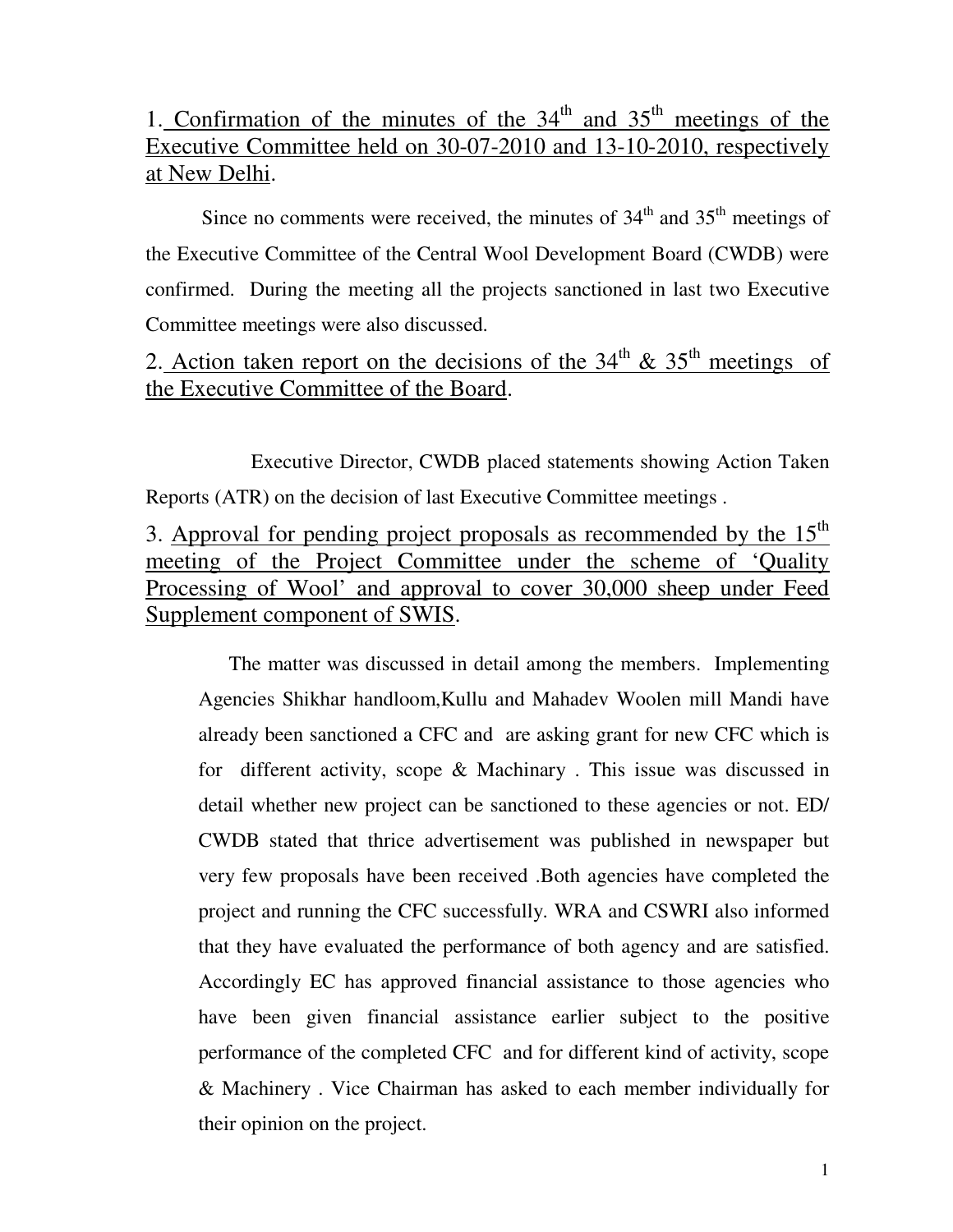And after agreement among all members the EC approved the project to Shikhar handloom,Kullu and Mahadev Woolen mill Mandi.

 EC also approved the project of Nitu enterprises, Rajkot as presently there is no such type of processing facility available in the state.

| Name of Agency            | Total cost of project | Financial assistance | Activity               |
|---------------------------|-----------------------|----------------------|------------------------|
| from whom proposal        | as per prescribed     | from CWDB approved   |                        |
| received                  | norms of scheme.      | by Project Committee |                        |
| M/s. Nitu                 | Rs. 103 lakh          | Rs. 50 lakh          | CFC for Carding of     |
| Enterprises, Rajkot       |                       |                      | raw wool.              |
| Shikher Handloom &        | Ra. 59.50 lakh        | Rs. 29.75 lakh       | CFC for Woollen yarn   |
| <b>Handicraft Weavers</b> |                       |                      | Scouring, Combing $&$  |
| Coop.Society, Kullu.      |                       |                      | Spinning.              |
| Mahadev Woollen           | Rs. 106.25 lakh       | Rs. 50 lakh          | CFC for Dyeing &       |
| Mills, Mandi (H.P.)       |                       |                      | Finishing of wool $\&$ |
|                           |                       |                      | woollen products.      |

#### II. Feed Supplement to College of Veterinary and Animal Science, Bikaner:

 After detailed discussion, the EC approved the proposal of College of Veterinary and Animal Science, Bikaner to benefit 30,000 eligible sheep with financial assistance of total Rs. 81 lakh (Rs.  $3 \times 90$  days  $X \times 30000$  sheep) for next financial year 2011-12 as per provision made under the scheme.

#### III. Change of location of Woollen Expo from Kanpur to Lucknow:

 The Executive Committee also agreed with the request of 'Asmara Handicrafts & Cultural Society, New Delhi' for change the location of Woollen Expo from Kanpur to Lucknow, being bigger place and possible good response of the public.

 4. Constitution of fresh Project Committee to examine and recommend project proposal to the Executive Committee for approval.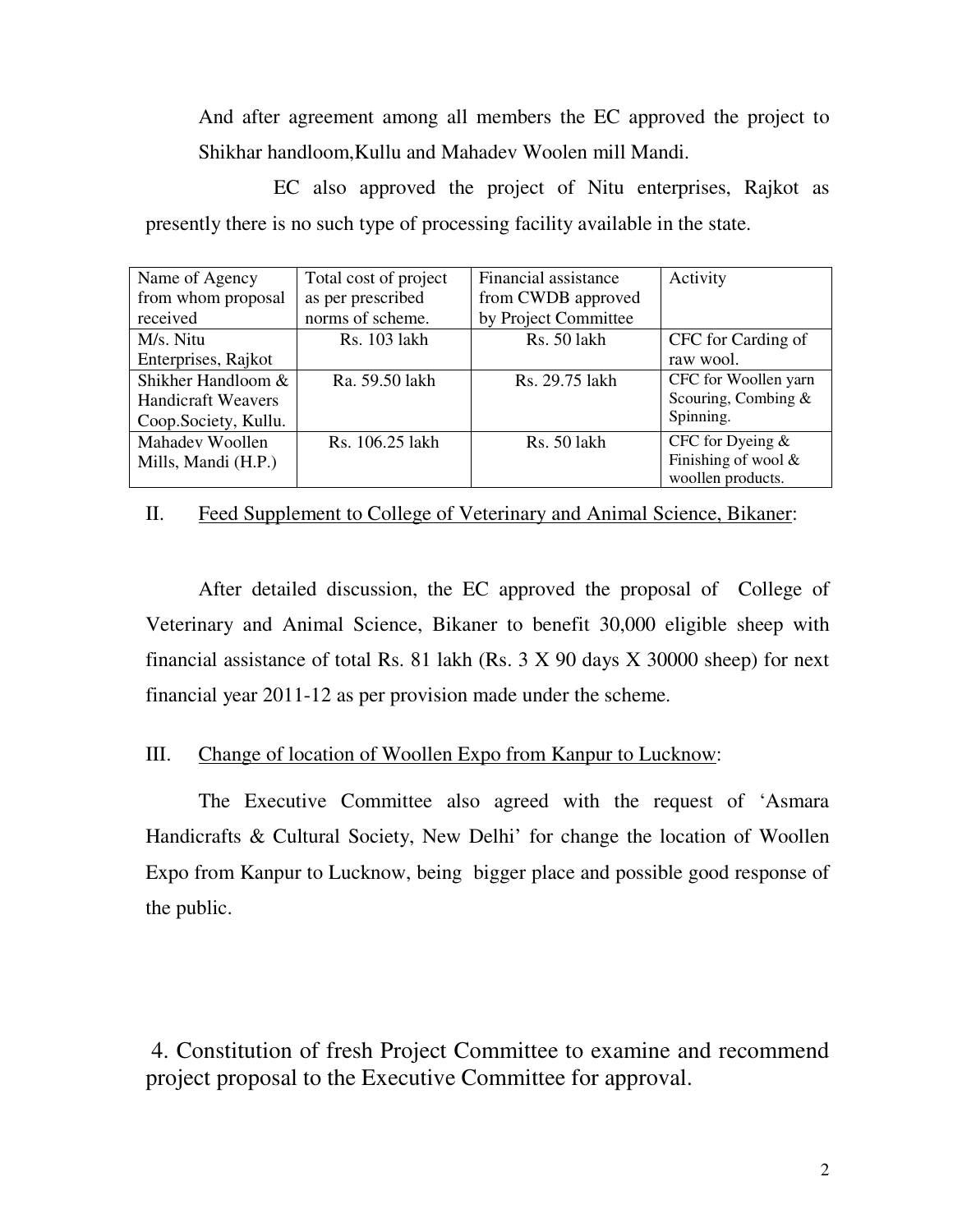After detail discussion, the Executive Committee reconstituted fresh 'Project Committee' to examine the proposals received from various implementing agencies from time to time under various programmes/schemes being implemented by the Central Wool Development Board, as under :

| 1. Executive Director, CWDB                     | Chairman                |
|-------------------------------------------------|-------------------------|
| 2. Representative of Director, CSWRI            | Member                  |
| 3. Representative of Director, WRA, Thane       | Member                  |
| 4. One subject matter specialist, (if required) | Member                  |
| 5. Mr. Anurag Purohit, Textiles Engineer, CWDB  | <b>Member Secretary</b> |
|                                                 |                         |

 5. To decide upper limit of Stud Ram/Male Lamb to be distributed under ongoing SWIS projects being implemented by the Govt. agencies. After E

 After detailed discussion, the Executive Committee stated that enhanced cost can't be agreed till same is approved by EFC/ SFC . JS ( wool) & Chairman / EC directed Executive Detector to include this item in the proposed SFC/ EFC note.

6. To apprise the Committee regarding implementation of SWIS programme in Andhra Pradesh State through Andhra Pradesh Sheep and Goat Development Co-operative Federation Ltd. (APSGDCF), Hyderabad. Ī

 The Executive Committee granted permission to transfer the implementation of SWIS project through APSGDCF Limited, Hyderabad (A.P) instead of earlier sanctioned in favour of the Director, Animal Husbandry Department. Hyderabad.

7. To approve release of additional funds for purchasing Rams and construction cost of building for setting up of two Multi Purpose Extension Centers under SWIS being implemented by J&K State Sheep & Sheep Products Development Board ,Jammu.